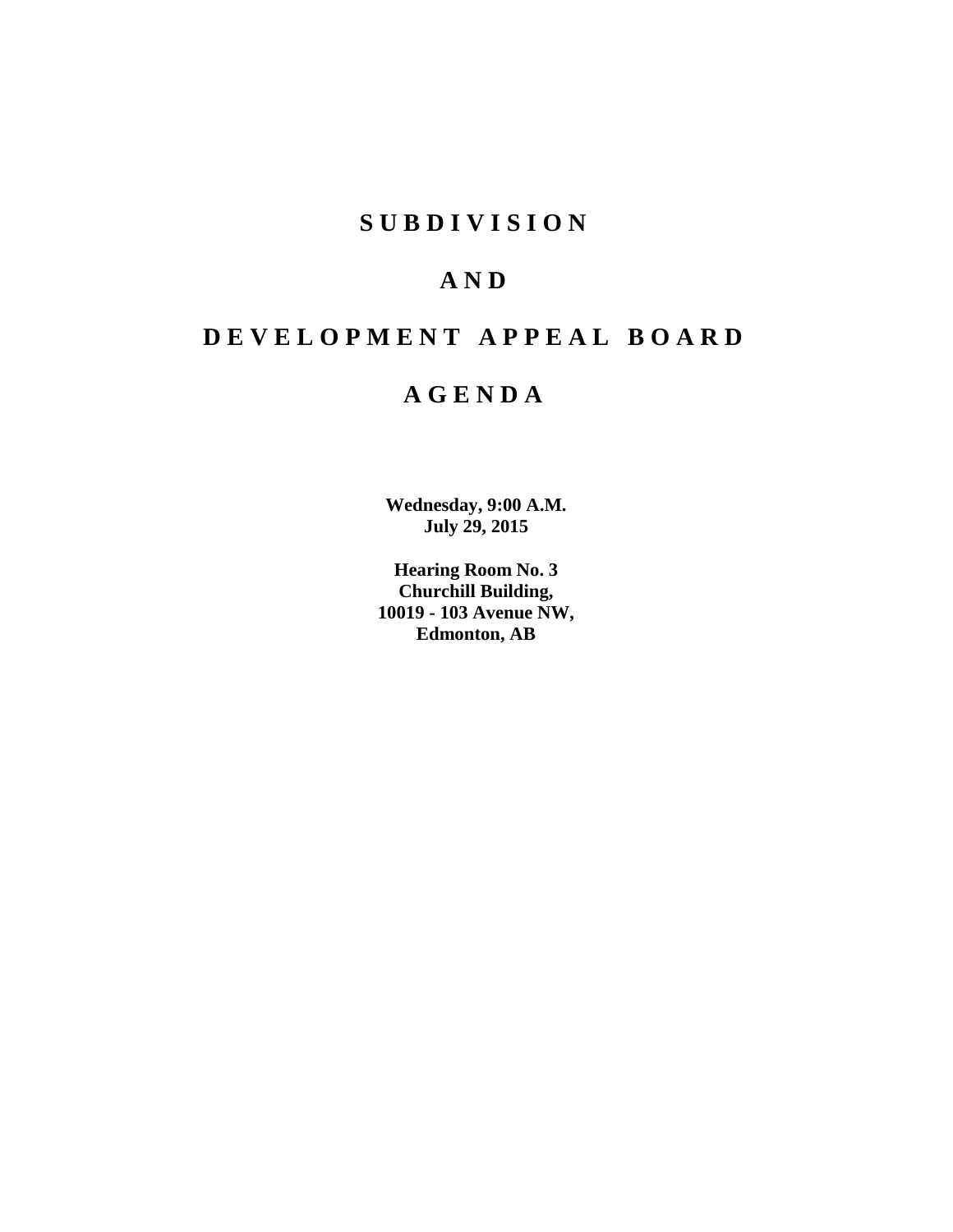# **SUBDIVISION AND DEVELOPMENT APPEAL BOARD HEARING ROOM NO. 3**

|   | 9:00 A.M.   | $SDAB-D-15-163$ |                                                                                                                                                                     |
|---|-------------|-----------------|---------------------------------------------------------------------------------------------------------------------------------------------------------------------|
|   |             |                 | Construct an addition to an existing Automotive<br>and Recreational Vehicle Sales/Rental Use<br>(automotive repair: 26.6m X 26.7m)                                  |
|   |             |                 | 18325 - Stony Plain Road NW<br>Project No.: 171608692-001                                                                                                           |
| H | $1:30$ P.M. | $SDAB-D-15-164$ |                                                                                                                                                                     |
|   |             |                 | Construct exterior alterations (driveway<br>extensions, left side 3.65m x 5.8m, and right<br>side $0.6m \times 5.8m$ to an existing Single<br><b>Detached House</b> |
|   |             |                 | 8411 - 179 Avenue NW<br>Project No.: 171651193-002                                                                                                                  |
|   |             |                 |                                                                                                                                                                     |

*NOTE: Unless otherwise stated, all references to "Section numbers" refer to the authority under the Edmonton Zoning Bylaw 12800.*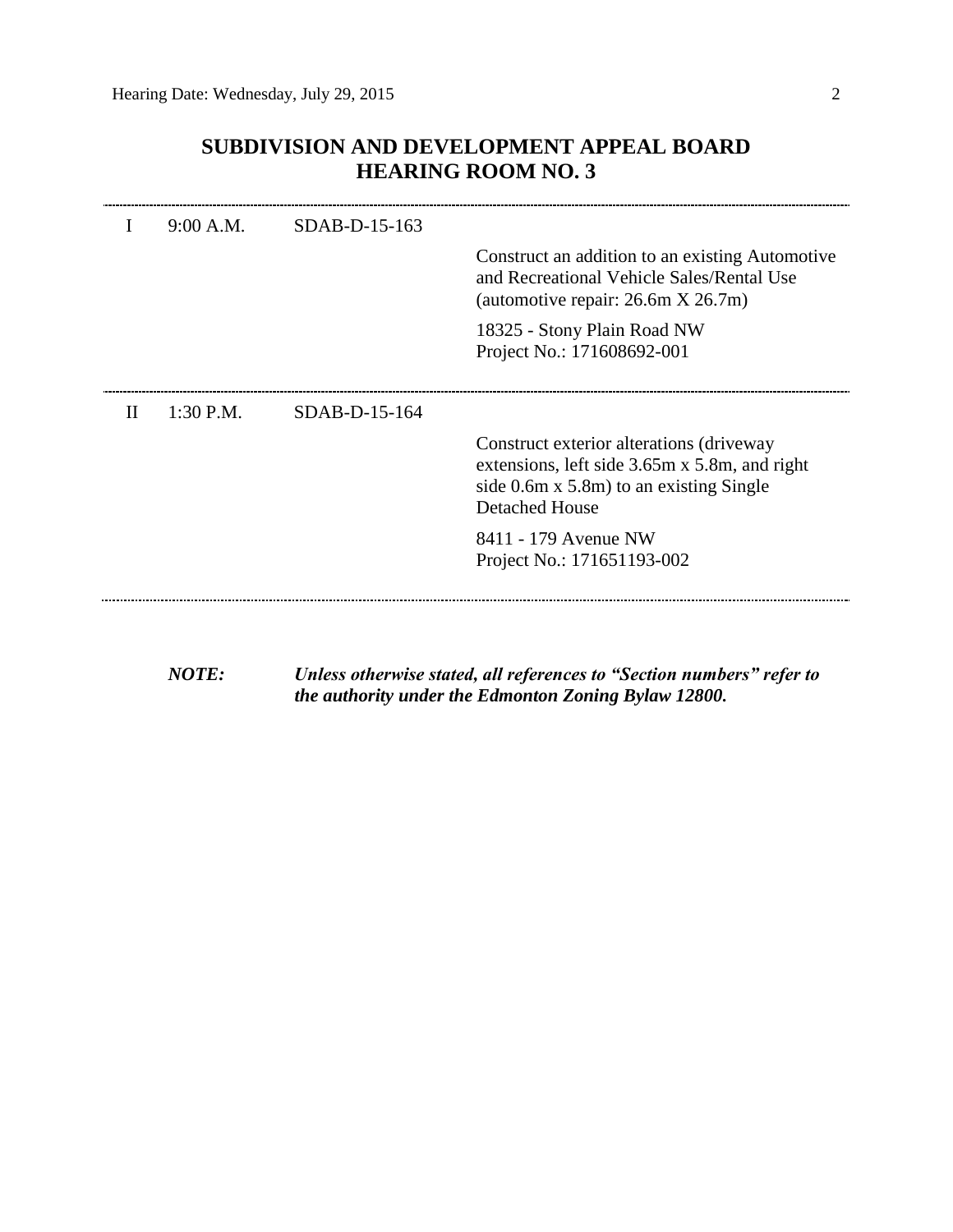#### **ITEM I: 9:00 A.M. FILE: SDAB-D-15-163**

# AN APPEAL FROM THE DECISION OF THE DEVELOPMENT OFFICER

| <b>APPLICATION NO.:</b>      | 171608692-001                                                                                                                                |
|------------------------------|----------------------------------------------------------------------------------------------------------------------------------------------|
| <b>APPLICATION TO:</b>       | Construct an addition to an existing<br><b>Automotive and Recreational Vehicle</b><br>Sales/Rental Use (automotive repair:<br>26.6m X 26.7m) |
| DECISION OF THE              |                                                                                                                                              |
| DEVELOPMENT AUTHORITY:       | Refused                                                                                                                                      |
| <b>DECISION DATE:</b>        | June 22, 2015                                                                                                                                |
| <b>DATE OF APPEAL:</b>       | July 6, 2015                                                                                                                                 |
| <b>MUNICIPAL DESCRIPTION</b> |                                                                                                                                              |
| OF SUBJECT PROPERTY:         | 18325 - Stony Plain Road NW                                                                                                                  |
| <b>LEGAL DESCRIPTION:</b>    | Plan 4077KS Blk 1 Lots 14-15                                                                                                                 |
| ZONE:                        | CHY - Highway Corridor Zone                                                                                                                  |
| <b>OVERLAY:</b>              | <b>Major Commercial Corridors</b>                                                                                                            |
| <b>STATUTORY PLAN:</b>       | N/A                                                                                                                                          |

#### DEVELOPMENT OFFICER'S DECISION

REFUSED - The proposed development is refused for the following reasons:

1) The subject property is zoned CHY (Highway Corridor Zone). The existing Automotive and Minor Recreation Vehicle Sales/Rentals Use is not listed as a neither a Permitted or Discretionary Use under the CHYzone (Reference Section 350.2 and 350.3). However, it is determined to be a Non-conforming use in accordance to Section 643(1) of the Municipal Government Act.

A non-conforming use of part of a building may be extended throughout the building but the building, whether or not it is a non-conforming building, may not be enlarged or added to and no structural alterations may be made to it or in it (Reference Section 643(3) of the Municipal Government Act). A non-conforming use of part of a lot may not be extended or transferred in whole or in part to any other part of the lot and no additional buildings may be constructed on the lot while the non-conforming use continues. (Reference Section 643(4) of the Municipal Government Act).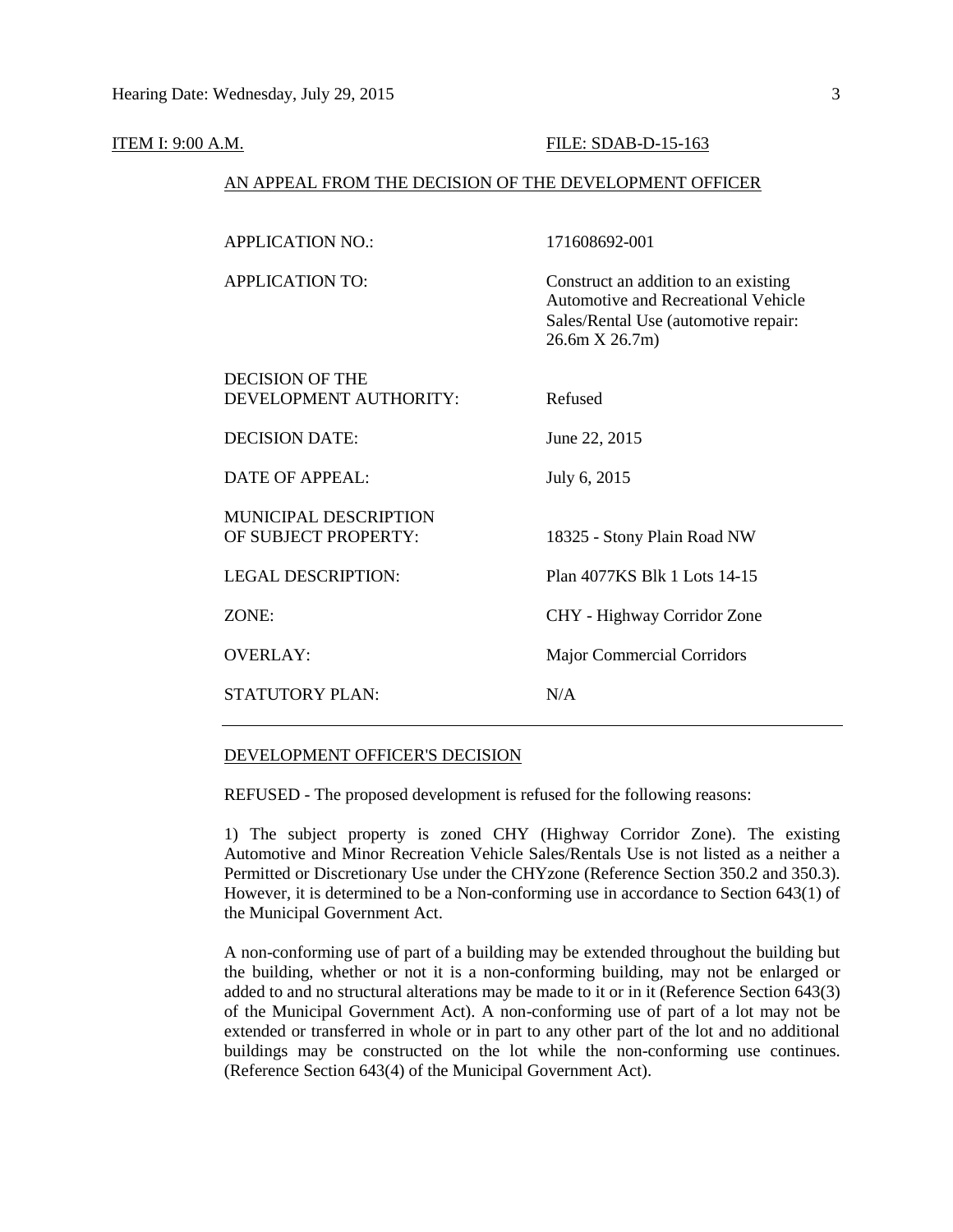#### Hearing Date: Wednesday, July 29, 2015 4

The proposed addition is to the Non-conforming use of an Automotive and Minor Recreation Vehicle Sales/Rentals use, contrary to Section 643(3) and Section 643(4).

2) A minimum Setback of 7.5 m shall be required where a Site abuts a public roadway (Reference Section 350.4(3)). No parking, loading, storage, trash collection, outdoor service or display area shall be permitted within a Setback (Reference Sections 350.4(5)).

Proposed: On site parking and display is located within the required 7.5m setback abutting the property line adjacent to 184 Street, contrary to Section 350.4(5).

Notwithstanding the applicant's drawings, a review of aerial photographs indicates that vehicular parking is located within the required landscaped yards and setbacks along 184 Street, contrary to Section 350.4(5).

3) Landscaped Yards with a minimum Width of 7.5 m shall be provided adjacent to Major Arterial Roads within the Major Commercial Corridors and adjacent Arterial Roads that directly intersect such Major Arterial Roads (Reference Section 813.4(6)(a). These Yards shall be landscaped with a minimum of five deciduous trees (with a minimum Calliper of 6 cm), three coniferous trees (with a minimum Height of 3.0 m), and 20 shrubs shall be required for each 35.0 m of lineal Yard Frontage. A continuous screen, an average of 0.75 m in Height, shall be provided within the required Yard, through a combination of berming and shrub planting. (Reference Section 813.4.6(b)). A Landscape and Content plan shall be provided in accordance to Section 55.3.

Require 44 deciduous trees with a minimum Calliper of 6 cm, 27 coniferous trees with a minimum Height of 3.0 m, 175 shrubs and a continuous screen of an average of 0.75m in height in the Yards abutting Stony Plain Road and 184 Street.

Proposed: The applicant has not provided a Landscape and Content plan, contrary to Section 55.3. Therefore, the Development Officer cannot determine compliance to the number of trees and shrubs required in accordance to Section 813.4(6)(b).

4) Every off-street parking or loading area required by this Bylaw to accommodate 30 or more vehicles at grade, shall incorporate landscaped open space within the parking area, calculated on the basis of 2.0 m2 of landscaped island area per required parking and loading space (Reference Section 54.2(3(a)).

Required parking island landscaping: 12 trees, and 23 shrubs (Reference Section 55.4(7(b)).

Proposed: The applicant has not provided a Landscape and Content plan, contrary to Section 55.3.

5) A condition of the previous approval from the SDAB (project # 13488893-002, SDAB-D-02-355, condition no: 3) was, the Applicant shall have a Phase I Environmental Assessment performed on the site and submit the report to the satisfaction of the Environmental Planner. For full details on what is involved in a Phase I Environmental Assessment, contact the Environmental Planner, Garth Clyburn at 496-6209.

No environmental assessment has been done as per City records, contrary to Section 14.9.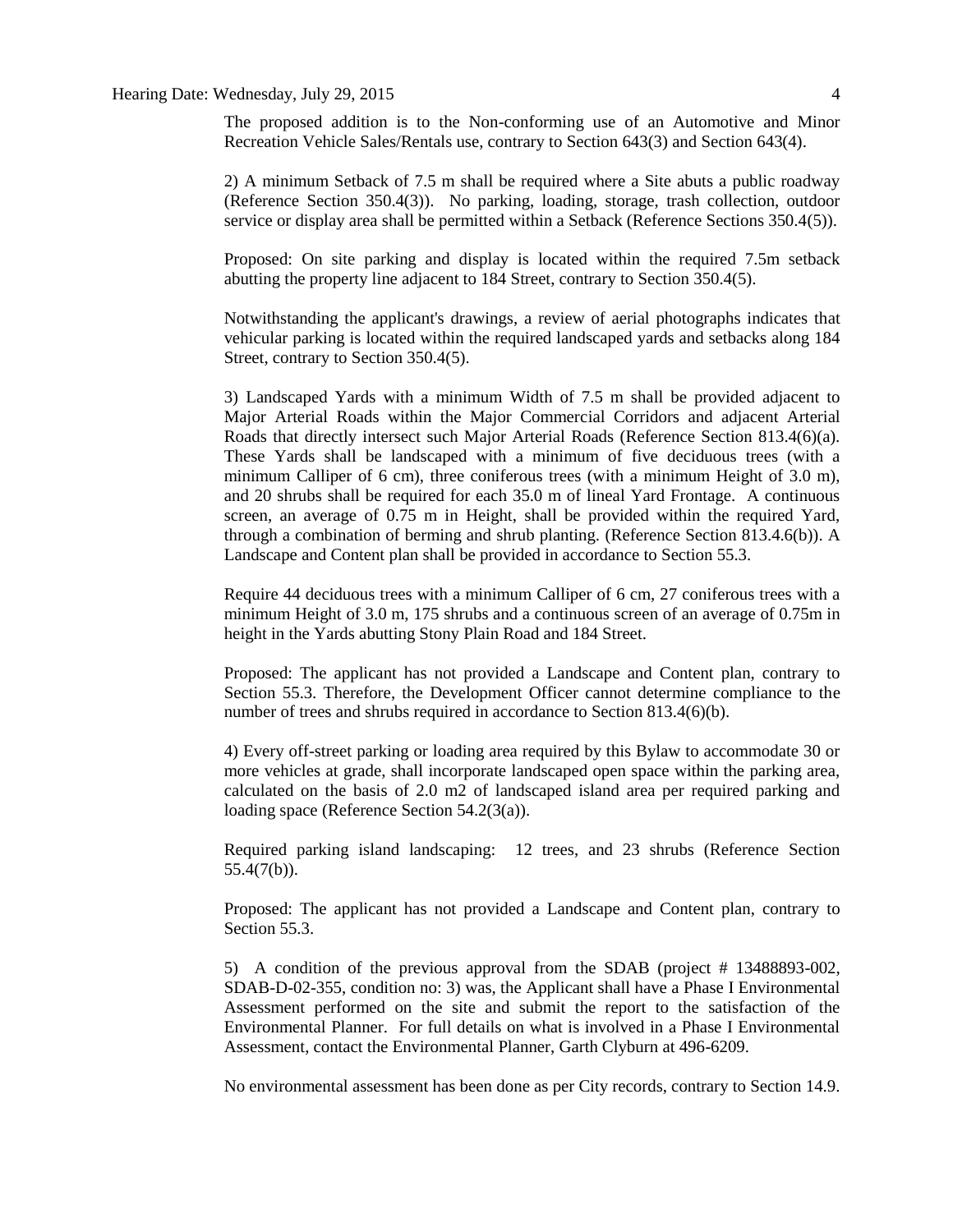#### NOTES:

1) There is a rezoning application in progress to rezone the property from CHY to CB2 (Project # 1098168-001, ZB/02-0113).

#### ADVISEMENTS:

a) Automotive and Minor Recreation Vehicle Sales/Rentals means development used for the retail sale or rental of new or used automobiles, motorcycles, snowmobiles, tent trailers, boats, travel trailers or similar light recreational vehicles or crafts, together with incidental maintenance services and sale of parts. This Use Class includes automobile dealerships, car rental agencies and motorcycle dealerships. This Use Class does not include dealerships for the sale of trucks with a gross vehicle weight rating of 4 000 kg or greater, or the sale of motorhomes with a gross vehicle weight rating greater than 6 000 kg or a length of more than 6.7 m.

This use class falls under the Commercial Use Classes of Section 7.4.

b) Accessory means, when used to describe a Use or building, a Use or building naturally or normally incidental, subordinate, and devoted to the principal Use or building, and located on the same lot or Site (reference Section 6.1(2))

## APPELLANT'S SUBMISSION

The interpretation of the bylaw for this development is not clear. We are adding an addition onto the existing car dealership as per 350.3 Discretionary uses item 2. Automotive and Equipment repair shops. The existing car dealership has been approved for about 30 years with a business permit renewed every year to operate their business. The City of Edmonton states that it is in non-conformance which has been approved many many years ago. The use is not changing and was at some point in time approved by the City of Edmonton. There has been a number of renovations to the car dealership over the past ten years. None of these required rezoning. We are not changing the use as it has been previously approved by the City of Edmonton.

We are simply adding a Discretionary use 'Automotive and Equipment Repair shops' to an Existing building that is currently operating with current 'Automotive and Equipment Repair shops'.

We would like to request to revise the result as soon as possible.

# SUBDIVISION AND DEVELOPMENT APPEAL BOARD OFFICER'S COMMENTS

Section 687(3) of the *Municipal Government* Act states in determining an appeal, the subdivision and development appeal board

- (d) may make an order or decision or issue or confirm the issue of a development permit even though the proposed development does not comply with the land use bylaw if, in its opinion,
	- (i) the proposed development would not
		- (A) unduly interfere with the amenities of the neighbourhood, or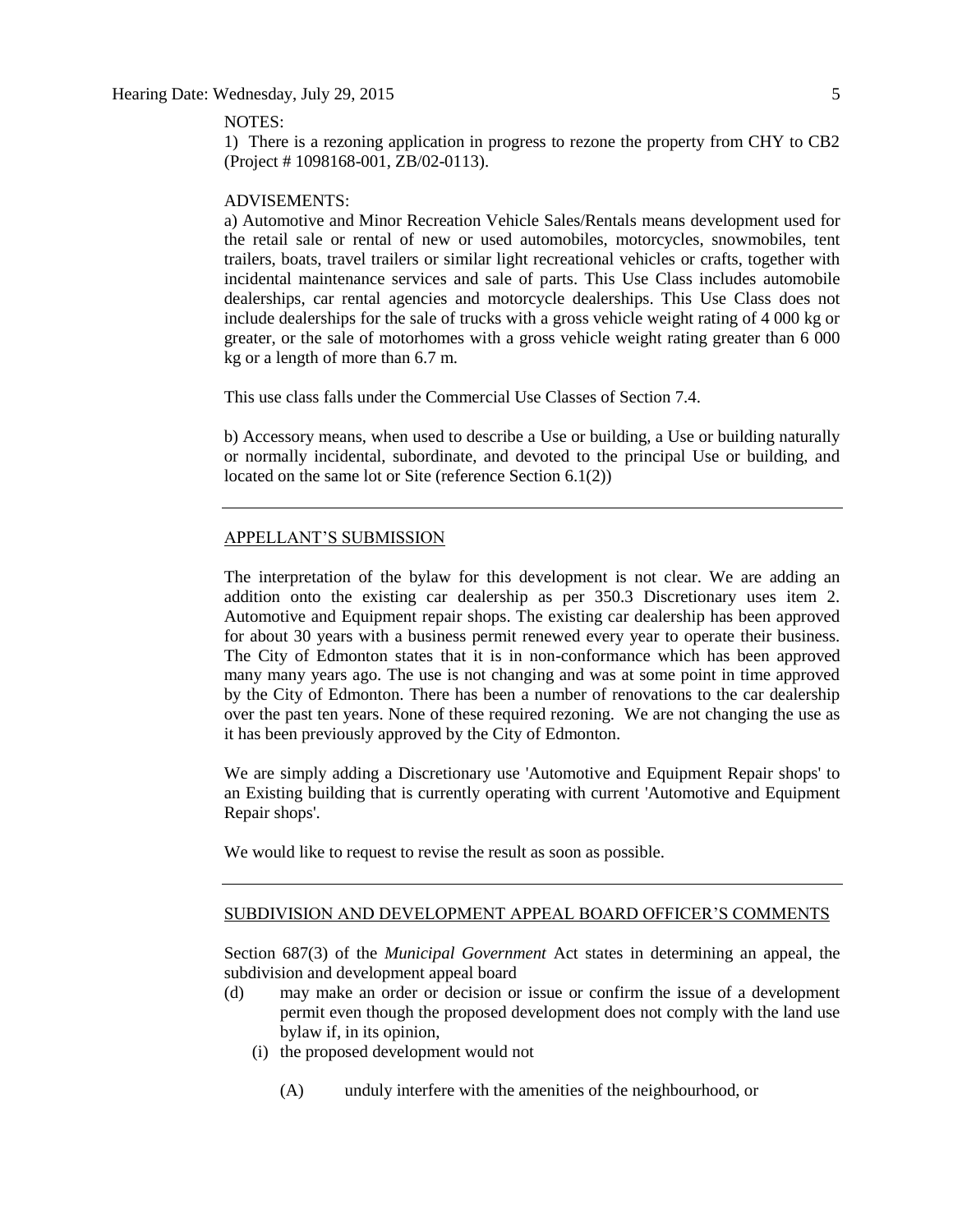(B) materially interfere with or affect the use, enjoyment or value of neighbouring parcels of land,

and

(ii) the proposed development conforms with the use prescribed for that land or building in the land use bylaw.

**Automotive and Minor Recreation Vehicle Sales/Rentals** is not a Use listed in the Highway Corridor Zone, Section 350.

Under Section 7.4(5), **Automotive and Minor Recreation Vehicle Sales/Rentals** means development used for the retail sale or rental of new or used automobiles, motorcycles, snowmobiles, tent trailers, boats, travel trailers or similar light recreational vehicles or crafts, together with incidental maintenance services and sale of parts. This Use Class includes automobile dealerships, car rental agencies and motorcycle dealerships. This Use Class does not include dealerships for the sale of trucks with a gross vehicle weight rating of 4000 kilogram or greater, or the sale of motorhomes with a gross vehicle weight rating greater than 6000 kilogram or a length of more than 6.7 metres.

Section 643 of the *Municipal Government Act*, Chapter M-26, states the following:

- (1) If a development permit has been issued on or before the day on which a land use bylaw or a land use amendment bylaw comes into force in a municipality and the bylaw would make the development in respect of which the permit was issued a non-conforming use or non-conforming building, the development permit continues in effect in spite of the coming into force of the bylaw.
- (2) A non-conforming use of land or a building may be continued but if that use is discontinued for a period of 6 consecutive months or more, any future use of the land or building must conform with the land use bylaw then in effect.
- (3) A non-conforming use of part of a building may be extended throughout the building but the building, whether or not it is a non-conforming building, may not be enlarged or added to and no structural alterations may be made to it or in it.
- (4) A non-conforming use of part of a lot may not be extended or transferred in whole or in part to any other part of the lot and no additional buildings may be constructed on the lot while the non-conforming use continues.
- $(5)$  ...
- $(6)$  ...
- $(7)$  ...

**The Development Officer determined the existing Automotive Minor Recreation Vehicle Sales/Rentals Use is listed as neither a Permitted nor Discretionary Use under the CHY Zone. However it is determined to be a non-conforming use in accordance to Section 643(1) of the** *Municipal Government Act***.** 

**The Development Officer determined a non-conforming use of part of a building may be extended throughout the building but the building, whether or not it is a non-conforming building, may not be enlarged or added to and no structural alterations may be made to it or in it (Reference 643(3) of the** *Municipal Government Act***). A non-conforming Use of part of a lot may not be extended or transferred in whole or in part to any other part of the lot and no additional buildings may be constructed on the lot while the non-conforming use continues Reference 643(4) of**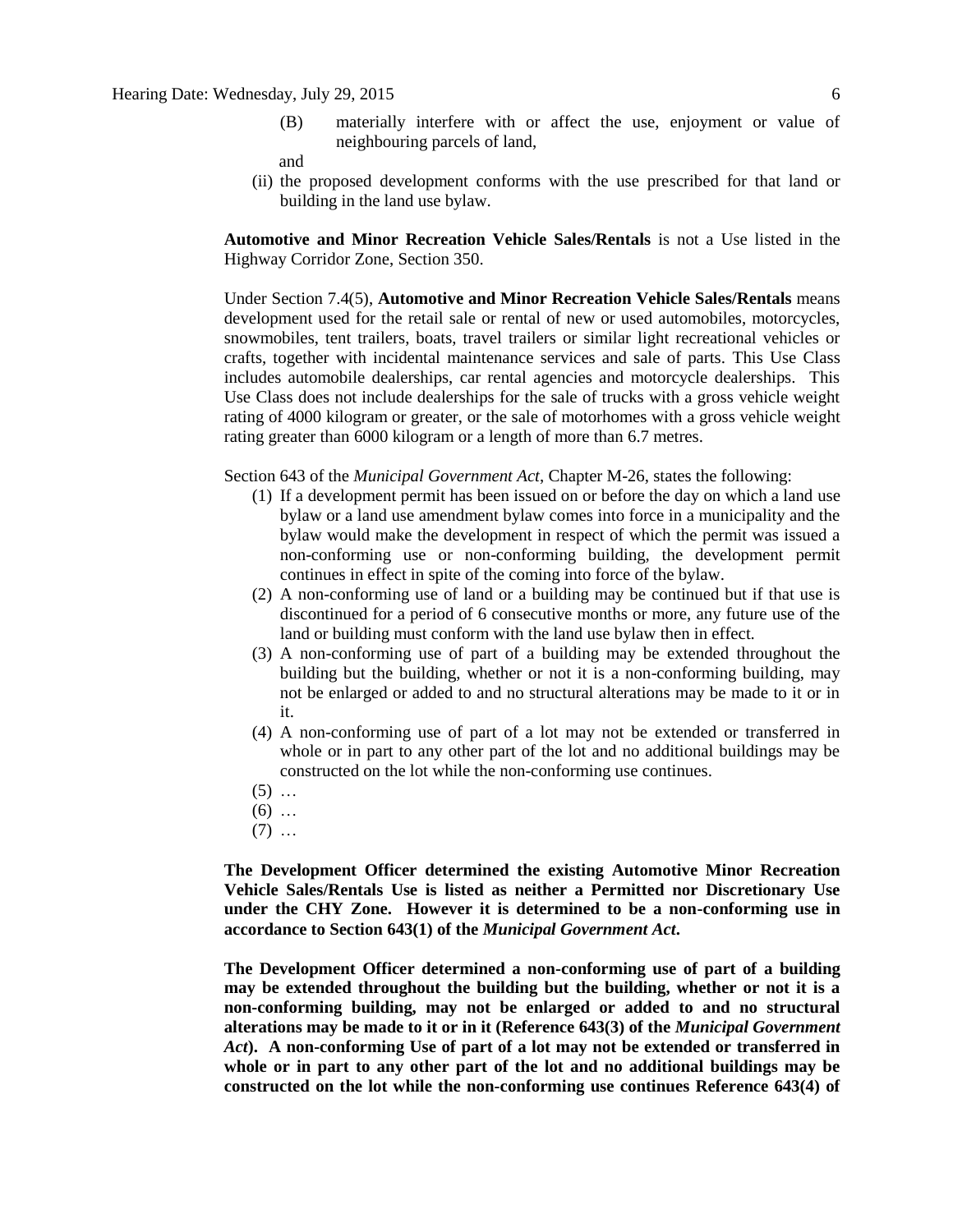## **the** *Municipal Government Act***). The Development Officer determined the proposed addition contravenes Section 643(3) and 643(4) of the** *Municipal Government Act***.**

Section 350.4(3) states a minimum Setback of 7.5 metres shall be required where a Site abuts a public roadway including a Lane that serves a Residential Zone, or where a Site abuts the lot line of a Site zoned Residential.

Section 350.4(5) states no parking, loading, storage, trash collection, outdoor service or display area shall be permitted within a Setback. Loading, storage and trash collection areas shall be located to the rear or sides of the principal building and shall be screened from view from any adjacent Sites, public roadways or Light Rail Transit lines in accordance with provisions of subsection 55.4 of the Bylaw. If the rear or sides of a Site are used for parking, an outdoor service or display area or both, and abut a Residential Zone or a Lane servicing a Residential Zone, such areas shall be screened in accordance with the provisions of subsection 55.4 of this Bylaw.

**The Development Officer determined on-site parking is located within the required 7.5 metres Setback abutting the property line adjacent to 184 Street which is contrary to Section 350.4(5).** 

**The Development Officer determined notwithstanding the applicant's drawings, a review of aerial photographs indicate that vehicular parking is located within the required landscaped yards and Setbacks along 184 Street, which is contrary to Section 350.4(5).**

Section 813.4(6)(a) states Setbacks with a minimum Width of [7.5](javascript:void(0);) metres shall be provided adjacent to Major Arterial Roads within the Major Commercial Corridors and adjacent Arterial Roads that directly intersect such Major Arterial Roads. However, the Development Officer may use variance power to reduce this Setback requirement to a minimum Width of [4.5](javascript:void(0);) metres, provided that:

- i. the average Width of the Setback is not less than [6.0](javascript:void(0);) metres; and
- ii. this Setback width relaxation is required to allow for a more efficient utilization of the Site and the relaxation shall result in an articulation of the Setback width that shall enhance the overall appearance of the Site.

Section 813.4(6)(b) states within the Setback areas specified above, a minimum of five deciduous trees (with a minimum Caliper of centimeters), three coniferous trees (with a minimum Height of [3.0](javascript:void(0);) metres), and 20 shrubs shall be required for each [35.0](javascript:void(0);) metres of lineal Yard Frontage. A continuous screen, an average of [0.75](javascript:void(0);) metres in Height, shall be provided within the required Setback, through a combination of berming and shrub planting.

Section 55.3 provides the requirements for Landscape Plan and Content as follows:

- 1. Every application for a development listed in subsection 55.2 shall include a Landscape Plan, drawn at a scale of 1 300 or larger, which clearly indicates and accurately identifies the following:
	- a. a key plan with a north arrow;
	- b. the property lines and dimensions of the Site;
	- c. the approximate or estimated location of land uses, building perimeters, and Landscaping on adjacent Sites;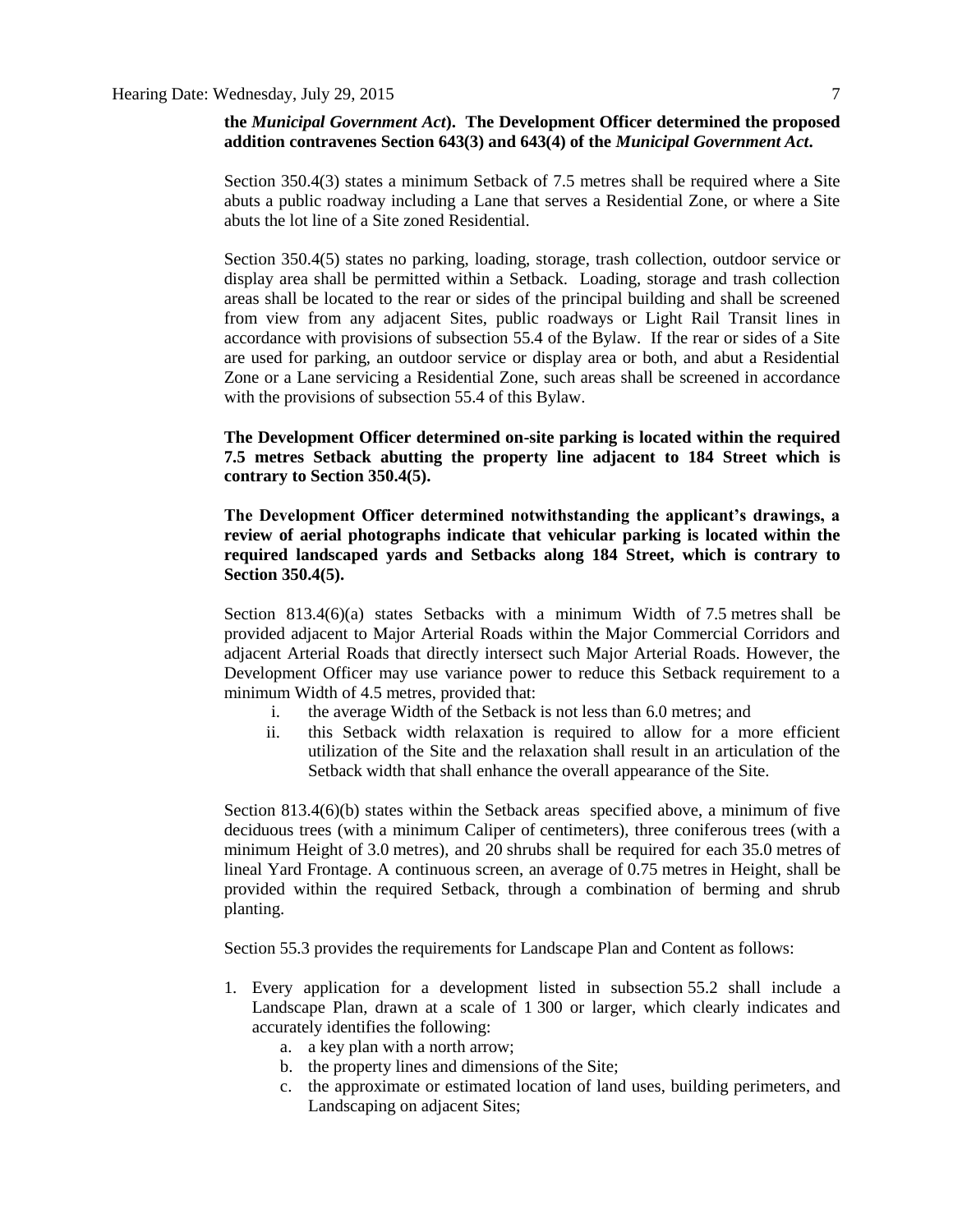- d. adjacent public area features, such as streets, Lanes, driveways, vehicular entrances, street furniture and boulevard trees;
- e. overhead, surface and underground utilities, and limits of easements;
- f. outlines of all Site structures to include the building footprints at Grade, location and type of underground structures and overhangs within the first two Storeys;
- g. building entrances, porches, decks, steps, walkways, other hardsurfacing or hard landscaping features, parking areas, curbs, lighting, fencing, walls, screens, recreational facilities and garbage collection areas. Materials, colours and patterns shall be indicated;
- h. existing and final Site grading, including the established lot boundaries, elevations, berming shown in half-metre contours, direction of Site drainage, proposed catch basin rim elevations, top and bottom of retaining wall elevations and existing elevations of plant material to be retained;
- i. the height and materials of all fencing, screens and walls;
- j. existing trees and shrubs labelled by common name, botanical name, size, and condition of health. The sizes shall be graphically illustrated by the spread or canopy. In addition, the Caliper of tree trunks shall be identified. The Landscape Plan shall graphically illustrate the spread of the trees to be removed or relocated by the proposed construction;
- k. proposed trees, shrubs, flower beds and ground covers labelled by common name, cross-referenced with a plant list identifying botanical name, quantity, size and method of planting; and
- l. the method of watering the proposed Landscaping.
- 2. The Development Officer may consider an application for a Development Permit that does not provide all the information required by subsection 55.3(1) if, in the opinion of the Development Officer, the information provided is sufficient to show the Landscaping provisions of the Bylaw shall be met.
- 3. The Development Officer shall approve the Landscape Plan as a condition of the Development Permit approval. Any changes to an approved Landscape Plan require the approval of the Development Officer prior to the Landscaping being installed.

**The Development Officer determined the proposed development requires 44 deciduous trees with a minimum Caliper of 6 centimeters, 27 coniferous trees with a minimum Height of 3.0 metres, 175 shrubs and a continuous screen of an average 0.75 metres in Height in the Yards abutting Stony Plain Road and 184 Street.** 

**The Development Officer determined the applicant has not provided a Landscape and Content Plan which is contrary is Section 55.3. Therefore, the Development Officer cannot determine compliance to the number of trees and shrubs required in accordance to Section 813.4(6)(b).**

Section 54.2(3)(a) states every off-street parking or loading area required by this Bylaw to accommodate 30 or more vehicles at Grade, shall incorporate landscaped open space within the parking area, calculated on the basis of 2.0 square metres of landscaped island area per required parking and loading space. This shall be Landscaped in accordance with this Bylaw.

Section 55.4(7)(b) states for development consisting of Non-residential Use Classes, one tree shall be provided for each 20 square metres and one shrub shall be provided for each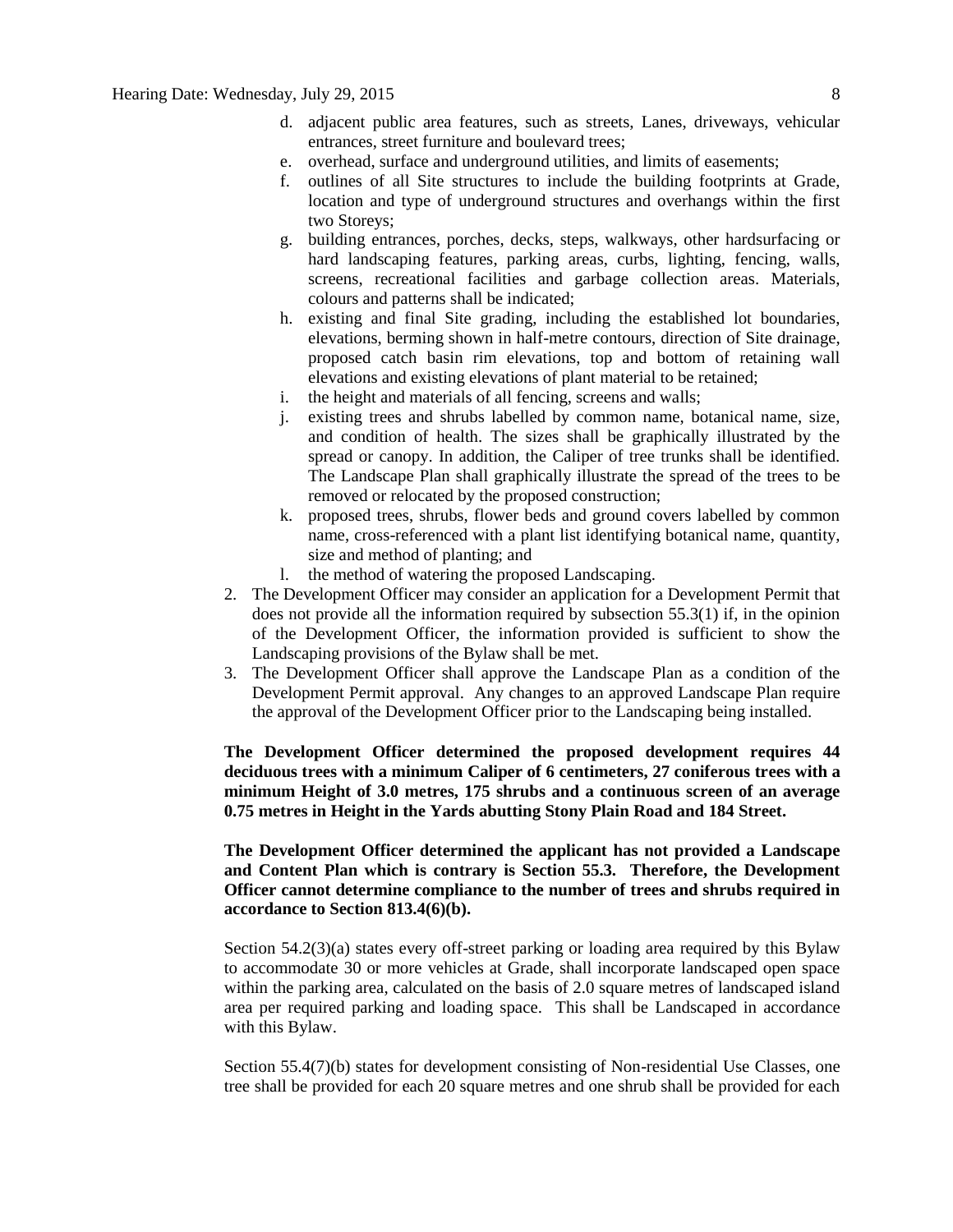# Hearing Date: Wednesday, July 29, 2015 9

10 square metres of required parking area islands. In no case there shall be less than one tree per required parking area island.

**The Development Officer determined 12 trees and 23 shrubs shall be provided for required parking island landscaping. The Development Officer determined the applicant has not provided a Landscape and Content Plan which is contrary to Section 55.3.**

Section 14.9(1) states the Development Officer may require an applicant for a Development Permit to submit any information, including but not limited to environmental site assessments, risk assessment studies and risk management plans and/or exposure control plans that, in the opinion of the Development Officer, is required to determined that the Site is suitable for the full range of uses contemplated in the Development Permit Application.

**The Development Officer has determined Condition No.3 of a previous approval (project # 13488893-002, SDAB-02-355) from the Subdivision Development Appeal Board, which states the Applicant shall have a Phase I Environmental Assessment performed on the Site and submit the report to the satisfaction of the Environment Planner, has not been satisfied. The Development Officer has determined no environmental assessment has been done as per City records, which is contrary to Section 14.9(1).** 

Under Section 6.1(55), **Landscaping** means the preservation or modification of the natural features of a Site through the placement or addition of any or a combination of the following:

- a. soft landscaping elements such as trees, shrubs, plants, lawns, and ornamental plantings;
- b. decorative hardsurfacing elements such as bricks, pavers, shale, crushed rock or other suitable materials, excluding monolithic concrete and asphalt, in the form of patios, walkways and paths; and
- c. architectural elements such as decorative fencing, walls, and sculpture.

Under Section 6.1(88), **Setback** means the distance that a development or a specified portion of it, must be set back from a property line. A Setback is not a Yard, Amenity Space, or Separation Space.

Section 813.1 states the Major Commercial Corridors Overlay states the purpose of this Overlay is to ensure that development along Major Commercial Corridors is visually attractive and that due consideration is given to pedestrian and traffic safety.

Section 350.1 states the purpose of CHY Highway Corridor Zone is to provide for high quality commercial development along these public roadways, which serve as entrance routes to the City of along limited access public roadways intended to provide a connection to entrance routes.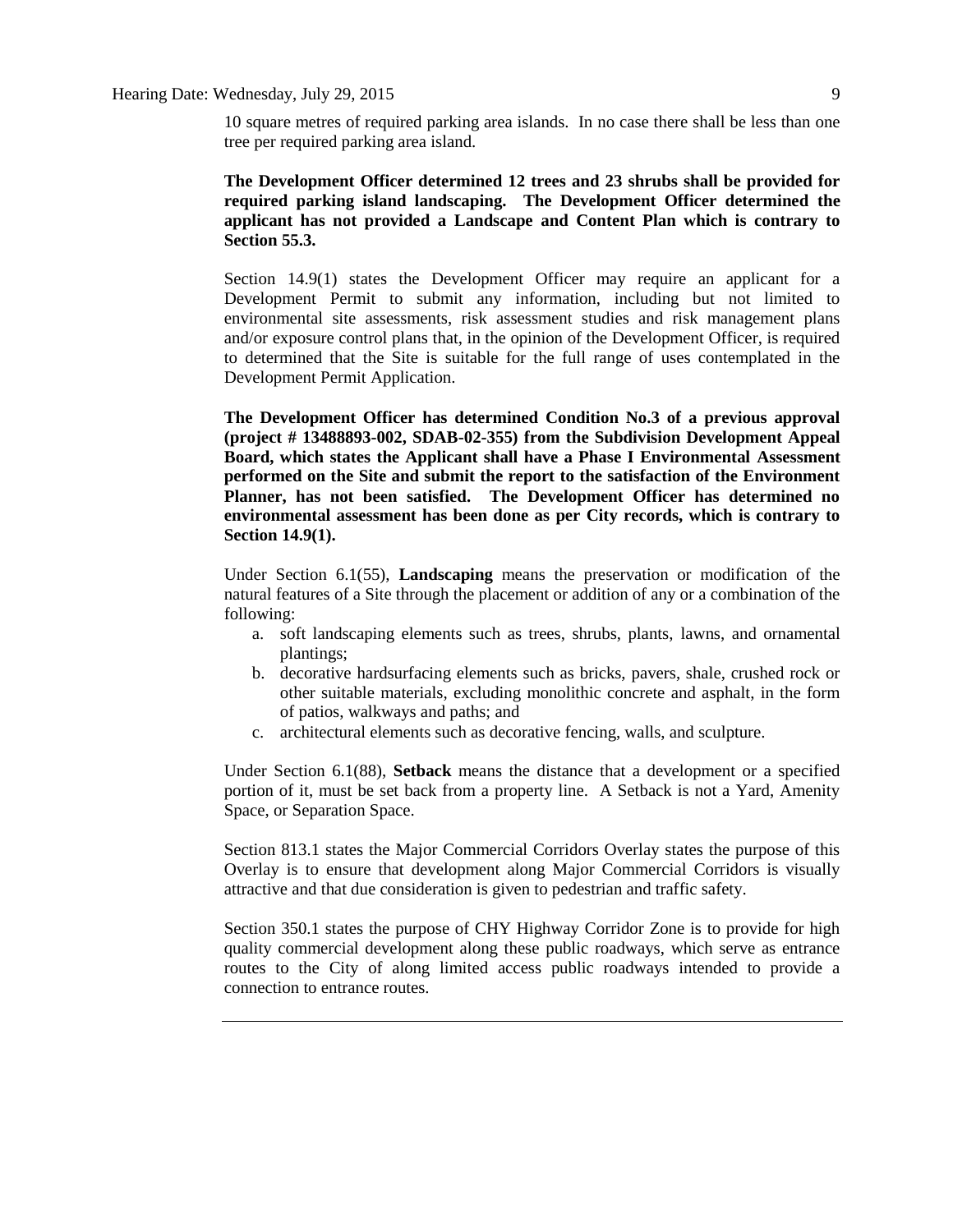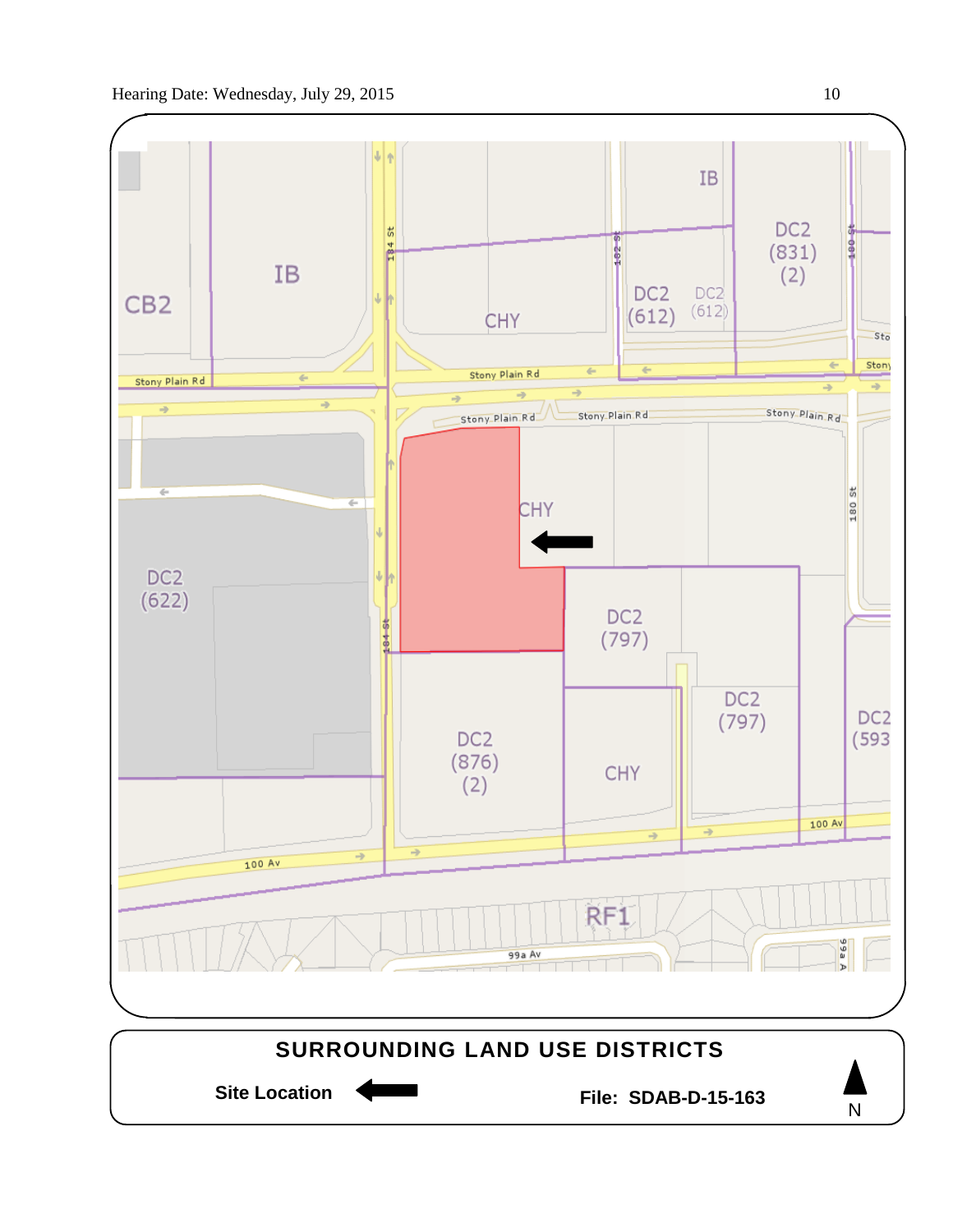#### ITEM II: 1:30 P.M. FILE: SDAB-D-15-164

## AN APPEAL FROM THE DECISION OF THE DEVELOPMENT OFFICER

| <b>APPLICATION NO.:</b>   | 171651193-002                                                                                                                                                       |
|---------------------------|---------------------------------------------------------------------------------------------------------------------------------------------------------------------|
| <b>APPLICATION TO:</b>    | Construct exterior alterations (driveway<br>extensions, left side 3.65m x 5.8m, and<br>right side $0.6m \times 5.8m$ to an existing<br><b>Single Detached House</b> |
| DECISION OF THE           |                                                                                                                                                                     |
| DEVELOPMENT AUTHORITY:    | Refused                                                                                                                                                             |
| DECISION DATE:            | July 2, 2015                                                                                                                                                        |
| DATE OF APPEAL:           | July 2, 2015                                                                                                                                                        |
| MUNICIPAL DESCRIPTION     |                                                                                                                                                                     |
| OF SUBJECT PROPERTY:      | 8411 - 179 Avenue NW                                                                                                                                                |
| <b>LEGAL DESCRIPTION:</b> | Plan 0625264 Blk 20 Lot 100                                                                                                                                         |
| ZONE:                     | RSL-Residential Small Lot Zone                                                                                                                                      |
| <b>OVERLAY:</b>           | N/A                                                                                                                                                                 |
| STATUTORY PLAN:           | Edmonton North Area Structure Plan                                                                                                                                  |

## DEVELOPMENT OFFICER'S DECISION

REFUSED - The proposed development is refused for the following reasons:

1.) Section 6.1(26): Driveway means an area that provides access for vehicles from a public or private roadway to a Garage or Parking Area

Other than the approved 6.1 m wide concrete front driveway, the existing concrete extension left side property line does not lead to an overhead garage door or parking area. (Section 6.1(26)).

2.) Section 55.4(1): All open space including Front Yards, Rear Yards, Side Yards and Yards, at grade Amenity Areas, Private Outdoor Amenity Areas, Setback areas and Separation Spaces shall be landscaped with trees, shrubs, flower beds, grass, ground cover or suitable decorative hardsurfacing.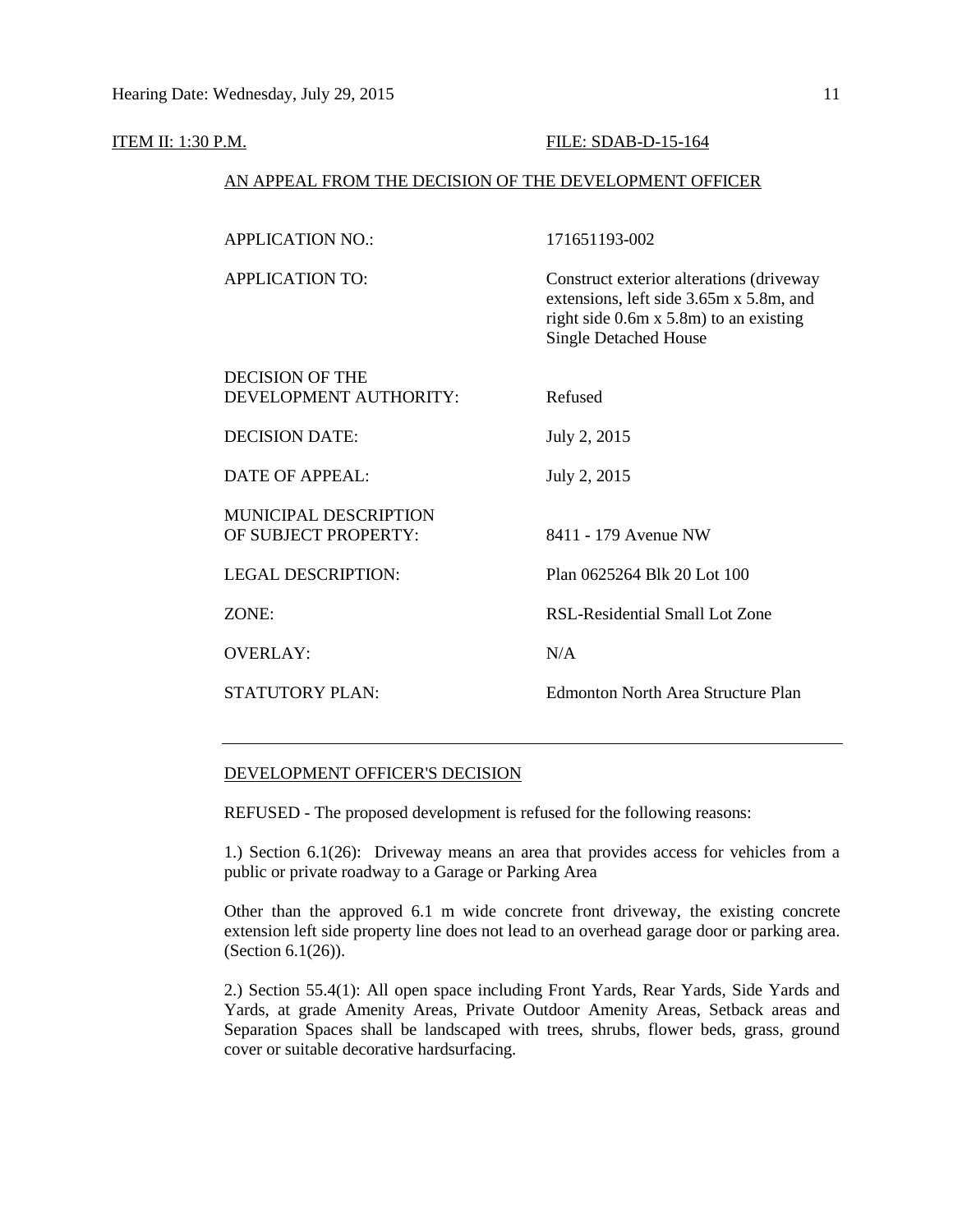Hearing Date: Wednesday, July 29, 2015 12

The driveway extension is in the front of the property. Based on the landscaping regulations, front yards/front setbacks must be landscaped. Monolithic concrete is not considered a form of landscaping. (Section 55.4(1)) (Section 6.1(55))

3.) Section 54.2(2(e)): Except as otherwise provided for in this Bylaw, parking spaces, not including Driveways, that are required in accordance with the minimum standards of this Bylaw shall be located in accordance with the following: parking spaces shall not be located within a Front Yard.

The Front yard of this property between the left side property line and the north-east wall of the front attached garage, are being used for parking. These areas should been landscaped and parking is also not allowed within these yards.

4.) Section 11.3(1): Given the above observations, the proposed development would unduly interfere with the amenities of the neighbourhood, or materially interfere with or affect the use, enjoyment or value of neighbouring properties in the opinion of the Development Officer.

The extensive concrete which will cover the majority of the front yard is unsightly. Other than areas designated for driveway, the rest of the front yard should be landscaped. Parking on areas that should be landscaped also takes away from desirable curb appeal. This proposed driveway extension is not in keeping with the character of the neighbourhood.

## NOTES:

Sufficient on site parking is provided through the provision of a 2-car front attached garage, additional parking spaces create a negative impact to the site and the surrounding neighbourhood.

This Development Permit application "To construct exterior alterations (driveway extensions, left side  $3.65m \times 5.8m$ , and right side 0.6m  $\times 5.8m$ ) to an existing Single Detached House" originated as a Development Compliance Complaint.

Runoff may drain onto neighbouring properties creating a negative impact.

This sort of driveway extension is not characteristic of the neighbourhood, nor allowed in the City of Edmonton.

Unless otherwise stated, all above references to section numbers refer to the authority under the Edmonton Zoning Bylaw 12800.

# APPELLANT'S SUBMISSION

1. We phone called the city last year and we were told that we did not need a permit. Obviously, in hindsight, we should have went to the City for face to face contact.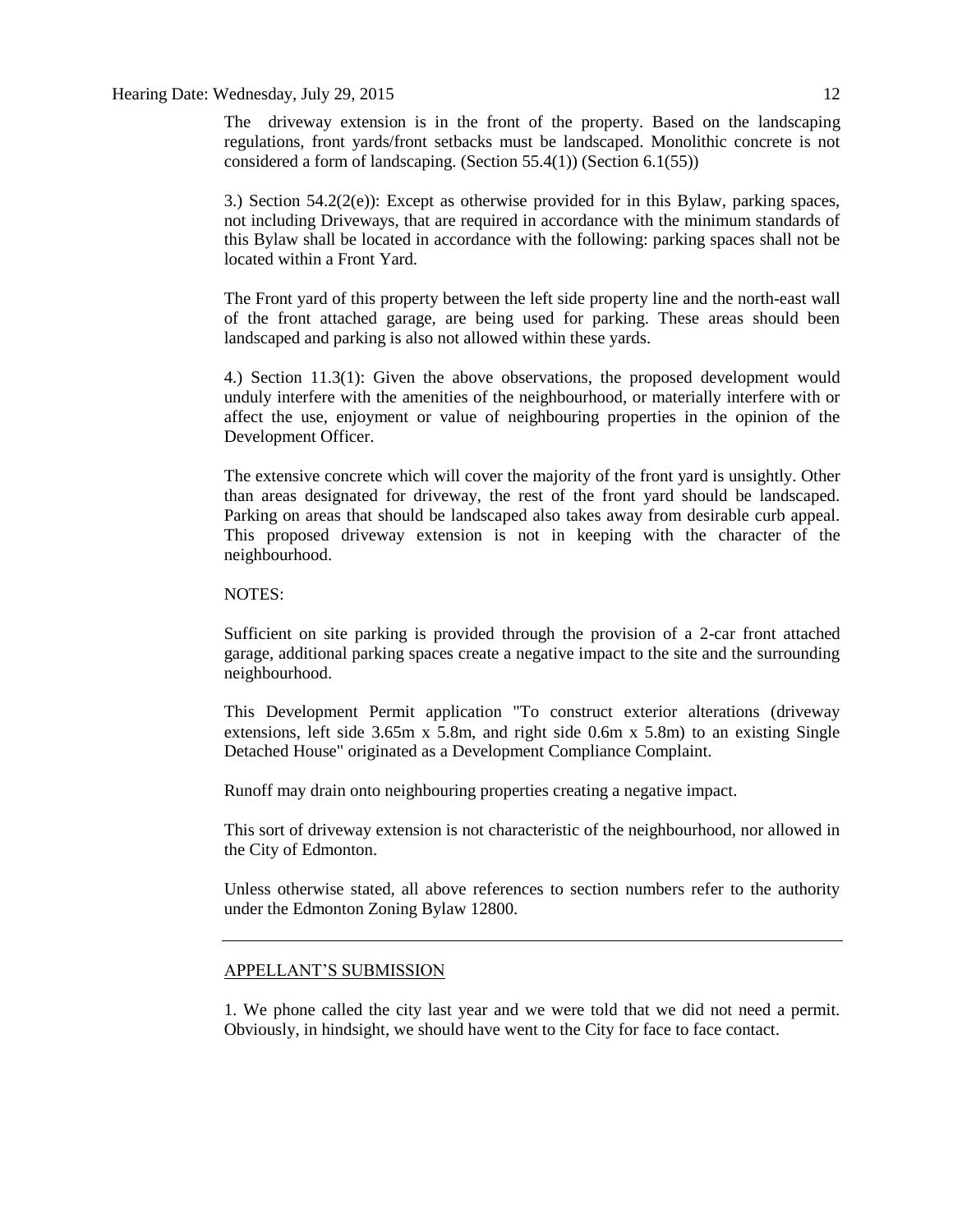2. We contracted 3 Better Business Bureau endorsed companies for quotes. All companies stated we did not need a permit and quoted the City website. Specifically, the City website cites "A development permit approves the use of a site, as well as the size and location of any buildings or structures. Development permit approvals must be obtained for new construction, renovations, businesses, and changes of use to existing buildings". I also looked at this definition and it is vague. It DOES NOT specifically state driveways nor is driveway installation applicable to the definition as we are not making changes to an existing building, nor is it a structure. Further, driveway installation nor the bi-laws quoted are readily accessible within the City website or search engine. Thus, the thought was, not specifically addressed in the definition or search engine?no permit required. After all, put pool or fence in the search engine, and BINGO, you need a permit. Not the same results with driveway, there are No results.

- 3. We have already installed the \$8000 driveway.
- 4. We understand from submitting the permit application that it is our right to appeal.

5. Many of our neighbours complimented us on the driveway, and asked for the company name so that they may extend their driveways. All that spoke to us were surprised that we were told to remove. Further they stated that they had no problem with the driveway, and would support us should that be required.

6. Upon receipt of the letter indicating we had to remove the driveway, we canvassed our neighbourhood. Many, many people have installed a third parking space in front of their home entrance; including someone on this very street. We do not understand why one resident is allowed to extend their driveway while another is not. Please consider explaining how this is possible.

## SUBDIVISION AND DEVELOPMENT APPEAL BOARD OFFICER'S COMMENTS

**Single Detached Housing** is a Permitted Use in the RSL Residential Small Lot Zone, Section 115.2(4).

Section 50.1(2) states Accessory Uses and Buildings are permitted in a Zone when Accessory to a principal Use which is a Permitted Use in that same Zone and for which a Development Permit has been issued.

Under section 6.1(26), **Driveway** means an area that provides access for vehicles from a public or private roadway to a Garage or Parking Area.

# **The Development Officer determined that other than the approved 6.1 metres wide concrete front Driveway, the existing concrete extension beside the left property line does not lead to an overhead Garage door or Parking Area.**

Section 55.4(1) states all open space including Front Yards, Rear Yards, Side Yards and Yards, at grade Amenity Areas, Private Outdoor Amenity Areas, Setback areas and Separation Spaces shall be landscaped with trees, shrubs, flower beds, grass, ground cover or suitable decorative hardsurfacing, in accordance with the Landscape Plan submitted pursuant to subsection 55.3 and approved by the Development Officer. This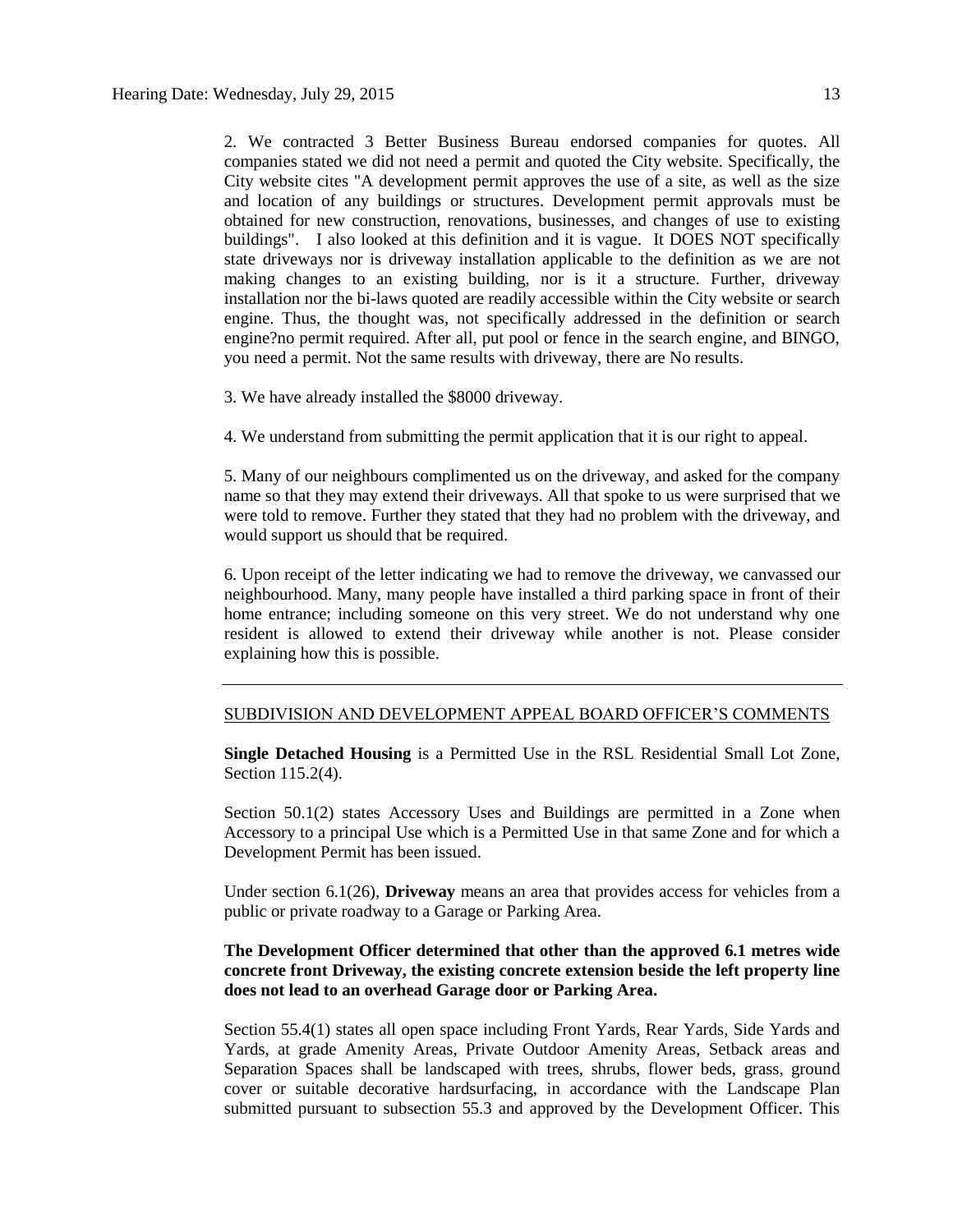requirement shall not apply to those areas designated for parking and circulation, which shall be landscaped in accordance with subsection 55.8 of this Bylaw. The Development Officer may require Landscaping of areas within a Site that are intended for future development if, in the opinion of the Development Officer, the lack of Landscaping creates a potential negative visual impact, given the visibility of these areas from adjacent properties and public roadways.

# **The Development Officer determined the proposed Driveway extension is in the front of the property. Based on Landscaping regulations, Front Yard/Front Setbacks must be Landscaped. Monolithic concrete is not considered a form of Landscaping.**

Section 54.2(2)(e) states, except as otherwise provided for in this Bylaw, parking spaces, not including Driveways, that are required in accordance with the minimum standards of this Bylaw shall be located in accordance with the following:

- i. parking spaces shall not be located within a Front Yard; and
- ii. on a Corner Lot in a Residential Zone, parking spaces, in addition to complying with the other provisions of this Bylaw, shall not be located within the Side Yard abutting the flanking public roadway, other than a Lane. Where the amount of parking provided on a Corner Lot is in excess of the minimum requirements of this Bylaw, the Development Officer shall have the discretion to allow such additional spaces within a Side Yard flanking a public roadway, other than a Lane.

Section 54.1(4) states the Front Yard of any at-grade Dwelling unit in any Residential Zone, or in the case of a corner Site, the Front Yard or the flanking Side Yard in any Residential Zone, may include a maximum of one Driveway. The area hardsurfaced for Driveway, not including the area used as a walkway, shall:

- a. a minimum width of 3.1 metres;
- b. for a Site 10.4 metres wide or greater, have a maximum width that shall be calculated as the product of 3.1 metres multiplied by the total number of adjacent side-by-side parking spaces contained within the Garage; and
- c. for a Site less than 10.4 metres wide, have a maximum width of 3.1 metres.

The Driveway shall lead directly from the roadway to the required Garage or Parking Area.

# **The Development Officer determined the Front Yard of this property between the left side property line and the north-east wall of the front attached Garage, are being used for parking. These areas should be Landscaped and parking is not allowed within these Yards.**

Section 11.3(1) states the Development Officer may approve, with or without conditions as a Class B Development, an application for development that does not comply with this Bylaw where:

- 1. the proposed development would not, in his opinion,
	- a. unduly interfere with the amenities of the neighbourhood; or
	- b. materially interfere with or affect the use, enjoyment or value of neighbouring properties.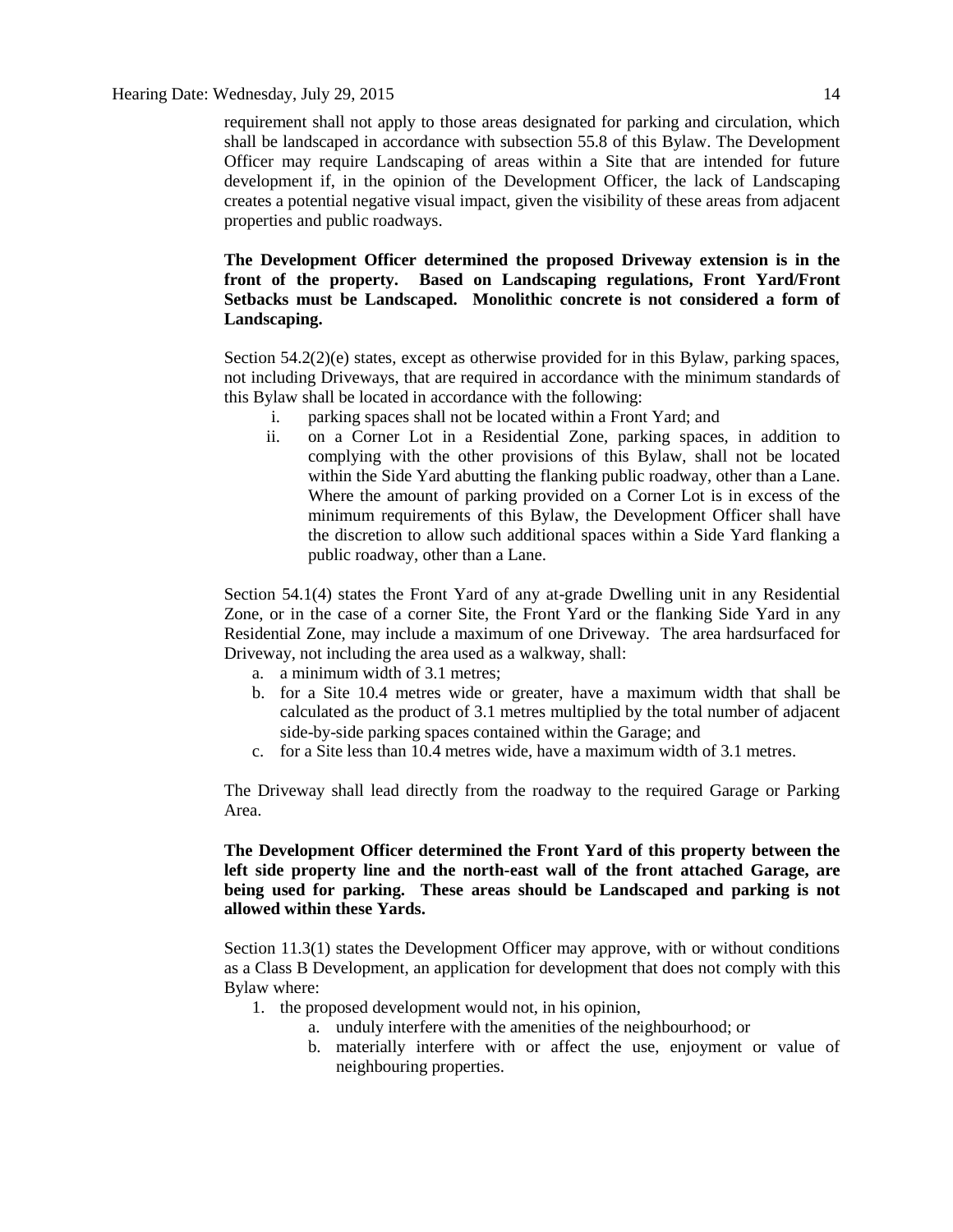**The Development Officer determined that given the above observations, the proposed development would unduly interfere with the amenities of the neighbourhood, or materially interfere with or affect the use, enjoyment or value of neighbouring properties.**

**The Development Officer determined the extensive concrete which will cover the majority of the Front Yard is unsightly. Other than areas designated for Driveway, the rest of the Front Yard should be Landscaped. Parking on areas that should be Landscaped also takes away the desirable curb appeal. This proposed Driveway extension is not in keeping with the character of the neighbourhood.**

Under Section 6.1(69), **Parking Area** means an area that is used for the parking of vehicles. A Parking Area is comprised of one or more parking spaces, and includes a parking pad, but does not include a Driveway.

Under Section 6.1(55), **Landscaping** means the preservation or modification of the natural features of a Site through the placement or addition of any or a combination of the following:

- a. soft landscaping elements such as trees, shrubs, plants, lawns, and ornamental plantings;
- b. decorative hardsurfacing elements such as bricks, pavers, shale, crushed rock or other suitable materials, excluding monolithic concrete and asphalt, in the form of patios, walkways and paths; and
- c. architectural elements such as decorative fencing, walls, and sculpture.

Under Section 6.1(39), **Front Yard** means the portion of a Site abutting the Front Lot Line extending across the full width of the Site, situated between the Front Lot Line and the nearest wall of the principal building, not including projections.



Section 115.1 states the purpose of this zone is to provide for Single Detached Housing with attached Garages in a suburban setting that provides the opportunity for the efficient utilization of undeveloped suburban areas and includes the opportunity Secondary Suites.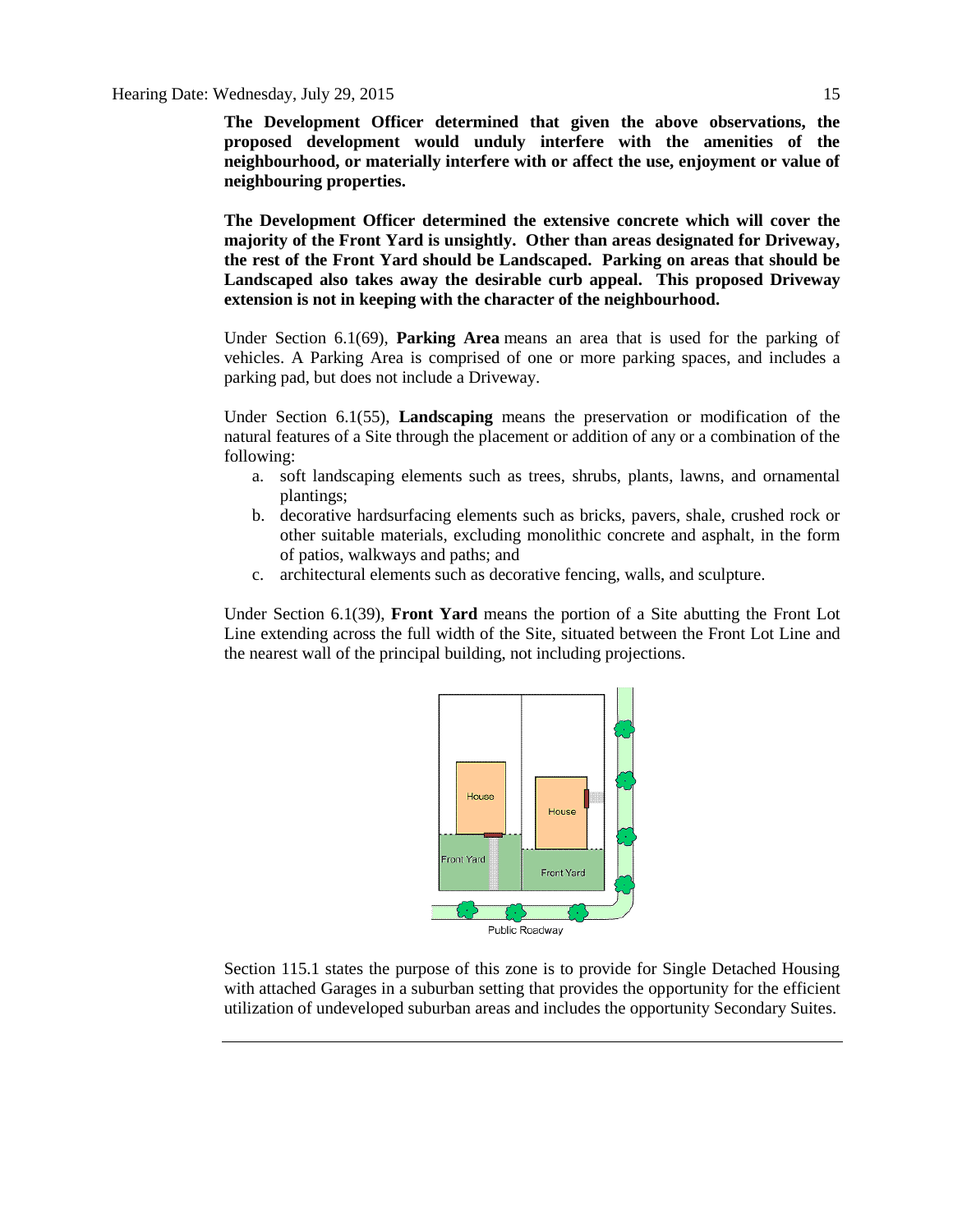